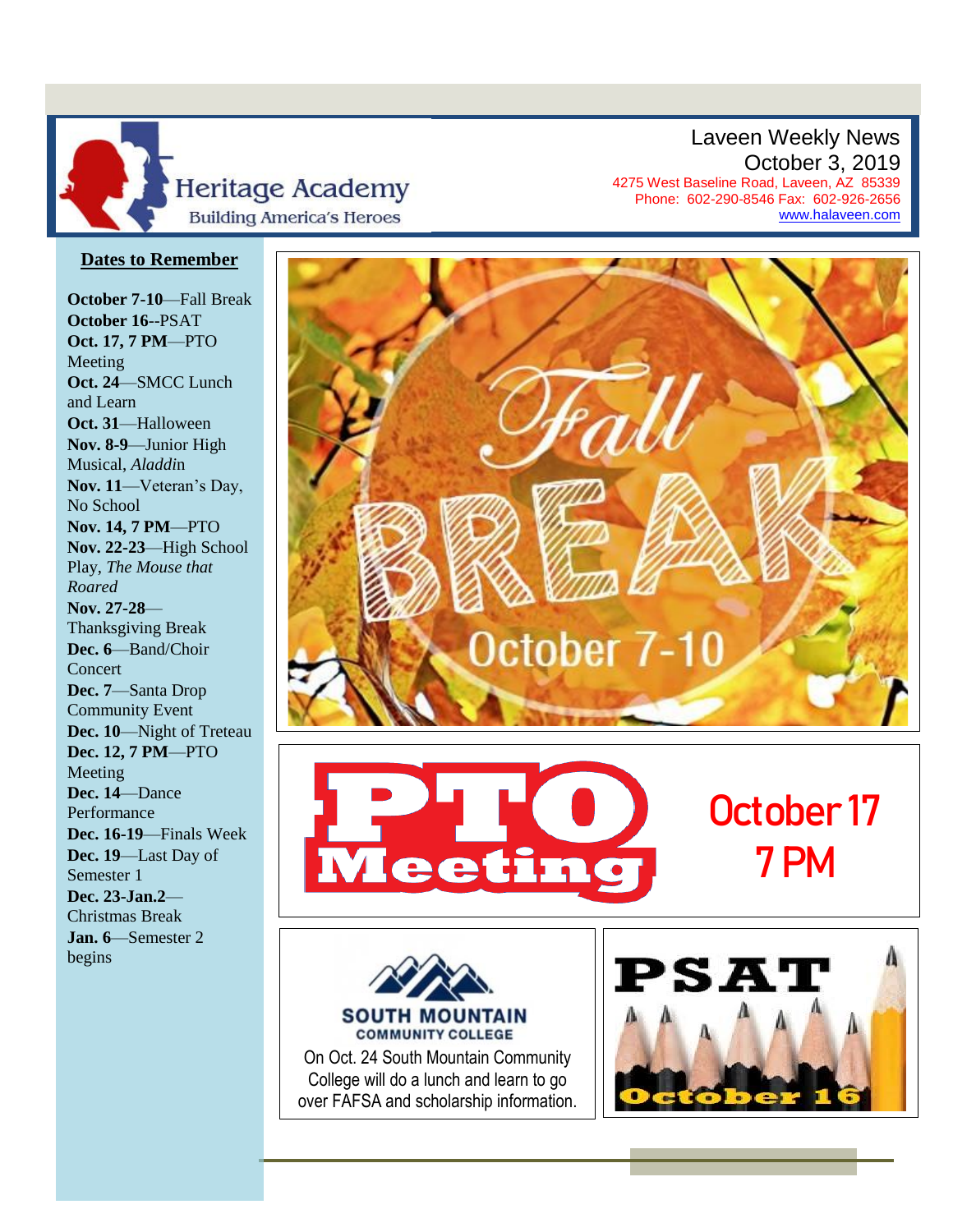## **Heritage Academy Weekly News Page 2 of 3**





Are you interested in JROTC or other career preparation programs being available at Heritage? Check out this [survey!](https://forms.gle/qda4MzS8MBHkLAhx7)



January 8-11 Come participate in drumline, orchestra, show choir, ballroom, yearbook, Disney choir, drama, slampoetry or dance! See Ms. Romitofor details.



## Important Dates:

October 1st : FAFSA opens up!

October 3rd: **SAT** Registration

Click [here](https://www.phoenixpubliclibrary.org/collegedepot/Documents/Resources/Let) for a helpful resource when scheduling testing dates for your college applications.

Seniors, Mr. Herrera will be working closely with your family this year to assist you with post-graduation goals. Schedule your Senior Meeting [here.](file:///C:/Users/bfarris/Documents/Weekly%20Annoucements/here)



Use this QR code now to track your citizenship service hours!